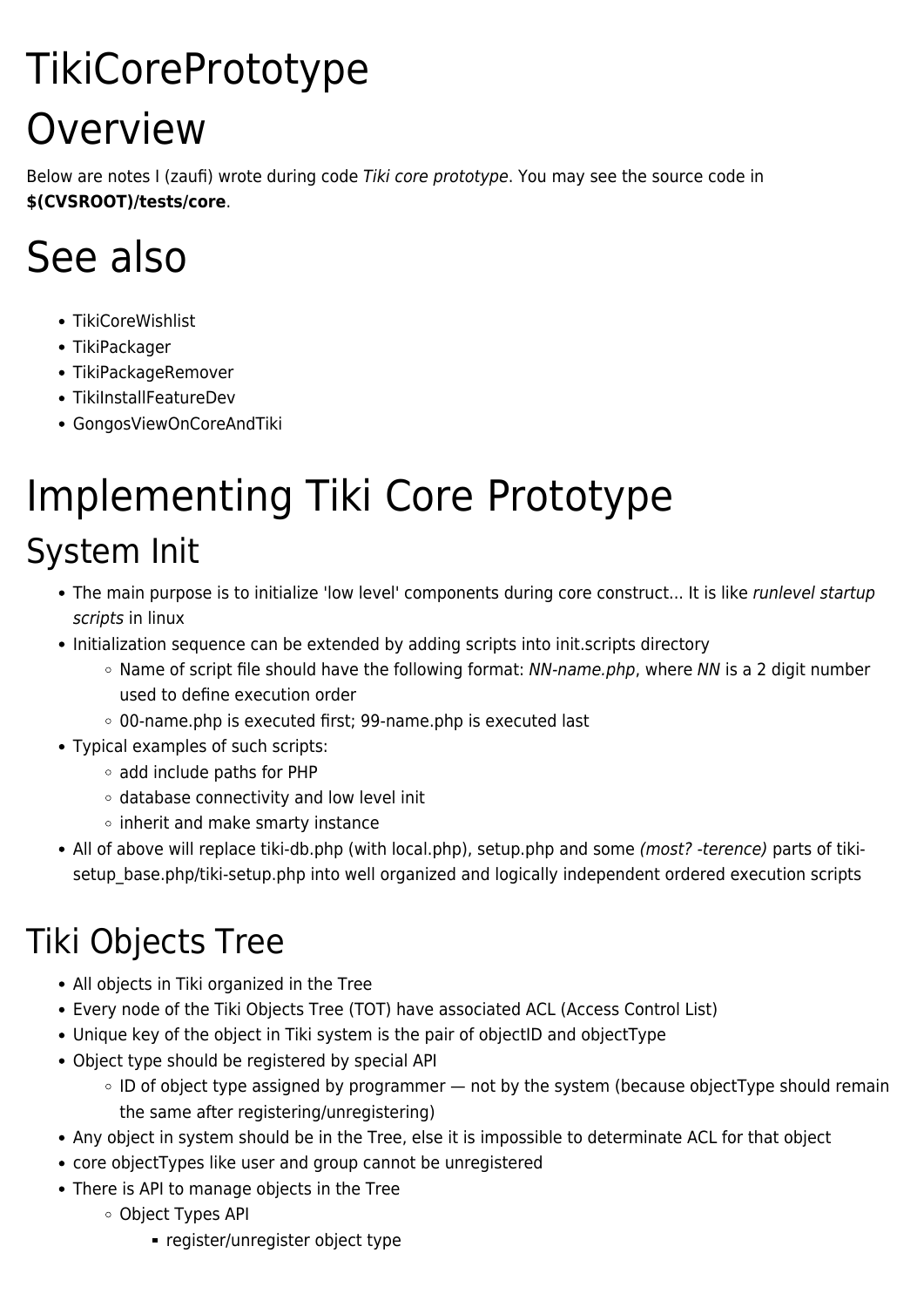- list registered object types
- check if given object type registered
- Objects Management
	- add/remove object from the Tree
	- get/set parent for object
	- get/set 1st level childs for object
- $\circ$  Rights (Permission) Management
	- grant/revoke one object's right to perform an action on another object
	- check if given an object has a certain right
	- examples of actions: read/write/lock/delete/undo/upload, etc.
	- not all actions apply to each object; some objects are not even "active"
- Consider using [phpGACL](http://phpgacl.sourceforge.net/) as 'low level' layer

#### Core Object Types

- 'Core object types' mean that it is impossible to unregister such object types and they are exists just after installation. They are exists always ('till system exists  $\ge$ .
- There is attributes of 'object type' entity in Tiki
	- $\circ$  object type numbered ID assigned by programmer
	- $\circ$  name human readable name
	- $\circ$  description hint what this type is.
	- can\_contain list of object types which can be contained (be child) of instances of this object type
- List of 'core' objects ...
	- $[+]$
- Maybe sometimes in future we will implement full featured 'Tiki Object Schema' with inheritance relations among Object Types... **\***

#### Core objects

- by default the only object of type 'User' is present... it called 'admin' user with default password and admin rights on TOT top (root).
- another bunch of 'default' Tiki Objects is a core 'Extensions' objects like
	- Admin interface
	- Extension to handle User objects
	- Extension to handle Group objects
	- Extension to handle Container objects
	- Maybe 'Workplace Layout and Theme Control' can be extension(s) too  $\overline{\phantom{a}}$
- To make 'core objects' uninstallable it is enough not to provide corresponding scripts so system can't invoke it and can't remove this extensions  $\bf{x}$  – just a little trick – of couse admin interface will show this like 'uninstallable extensions'
- Default location of all objects is top of the Tiki Objects Tree

#### Extensions Management

- Lifecycle of Tiki Extension
	- $[+]$
- What registering of extension is?